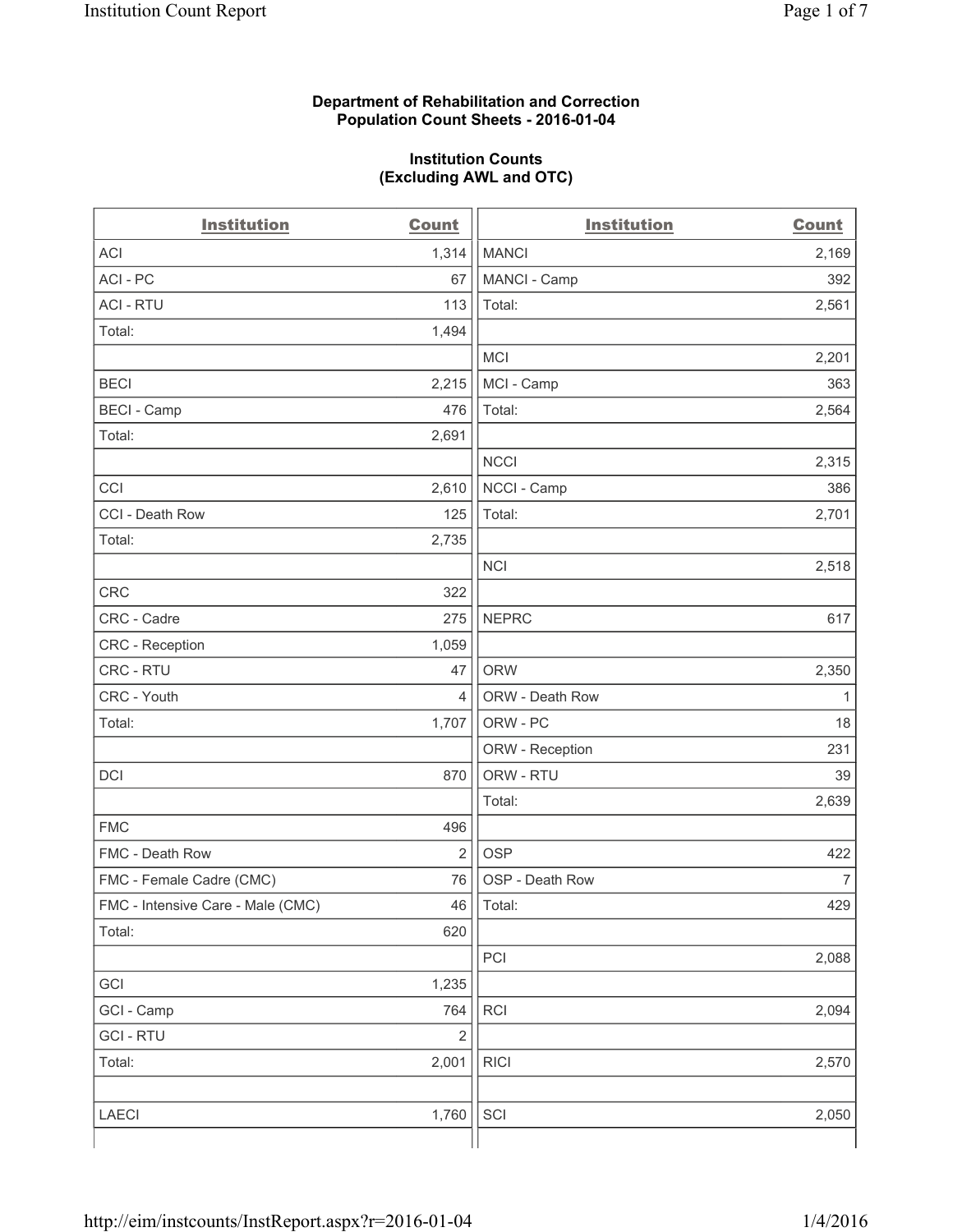| <b>LECI</b>              | 2,318 | SOCF             |                          | 1,119  |
|--------------------------|-------|------------------|--------------------------|--------|
| LECI - Camp              | 191   | SOCF - RTU       |                          | 65     |
| Total:                   | 2,509 | Total:           |                          | 1,184  |
|                          |       |                  |                          |        |
| LOCI                     | 2,299 | <b>TCI</b>       |                          | 1,098  |
|                          |       | TCI - Camp       |                          | 440    |
| <b>LORCI</b>             | 191   | Total:           |                          | 1,538  |
| LORCI - Cadre            | 146   |                  |                          |        |
| <b>LORCI - Reception</b> | 1,143 | <b>TOCI</b>      |                          | 945    |
| Total:                   | 1,480 | <b>TOCI - PC</b> |                          | 96     |
|                          |       | Total:           |                          | 1,041  |
| <b>MACI</b>              | 1,015 |                  |                          |        |
| MACI - Minimum           | 1,471 | <b>WCI</b>       |                          | 1,309  |
| Total:                   | 2,486 | WCI - RTU        |                          | 97     |
|                          |       | Total:           |                          | 1,406  |
|                          |       |                  |                          |        |
|                          |       |                  | <b>Total Population:</b> | 50,652 |

\* The Total Population includes 31 Offenders with Reason Codes 30 & 31. \*\* The Total Population includes 33 Offenders with Reason Code 0A.

## **Male Population by Security Level (Include AWL and Exclude OTC)**

| <b>Security Level</b>  |                   | <b>Body</b> | <b>AWL</b> | $(-OTC)$ | <b>Total</b> |
|------------------------|-------------------|-------------|------------|----------|--------------|
| Total Level 5          |                   | 101         | 7          | 6        | 102          |
| <b>Total Level 4</b>   |                   | 1,738       | 16         | 12       | 1,742        |
| Total Level 3          |                   | 11,671      | 132        | 106      | 11,697       |
| Total Level 2          |                   | 17,252      | 225        | 166      | 17,311       |
| Total Level 1          |                   | 15,465      | 156        | 84       | 15,537       |
| <b>Total Death Row</b> |                   | 136         | 3          | 2        | 137          |
|                        | <b>Total Male</b> | 46,363      | 539        | 376      | 46,526       |

### **Female Population by Institution (Include AWL and Exclude OTC)**

| $\frac{1}{2}$            |             |            |          |              |
|--------------------------|-------------|------------|----------|--------------|
| <b>Institution</b>       | <b>Body</b> | <b>AWL</b> | $(-OTC)$ | <b>Total</b> |
| <b>DCI</b>               | 870         | 9          | 4        | 875          |
| <b>FMC</b>               | 20          |            |          | 22           |
| FMC - Female Cadre (CMC) | 76          |            |          | 76           |
| <b>NEPRC</b>             | 617         | 14         |          | 624          |
| <b>ORW</b>               | 2,347       | 48         | 23       | 2,372        |
| <b>ORW - Death Row</b>   |             |            |          |              |
|                          |             |            |          |              |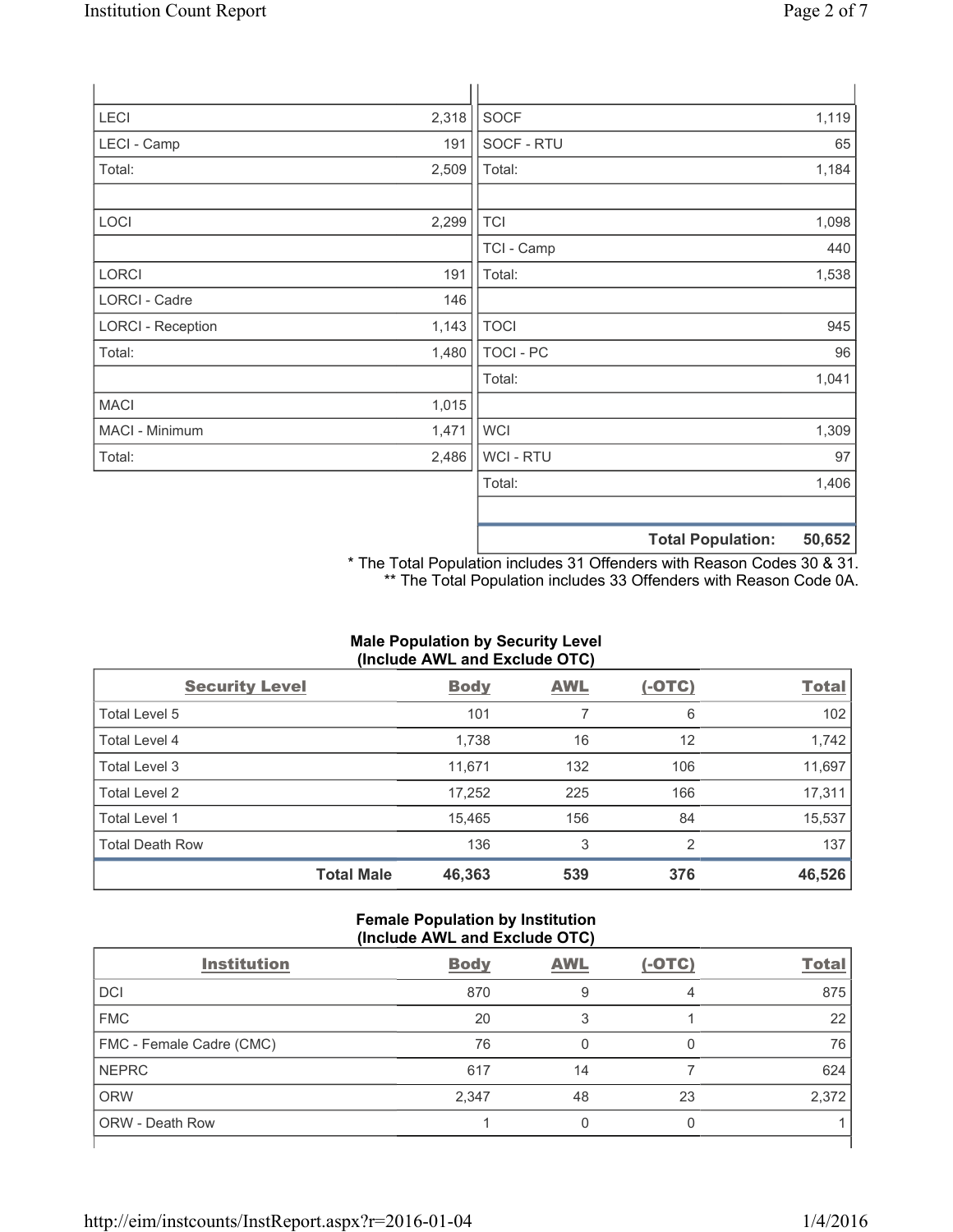| ORW - PC        |                          | 18     | 0   |     | 18 <sup>1</sup> |
|-----------------|--------------------------|--------|-----|-----|-----------------|
| ORW - Reception |                          | 231    | 0   |     | 231             |
| ORW - RTU       |                          | 39     | 0   |     | 39              |
|                 | <b>Total Female</b>      | 4,219  | 74  | 35  | 4,258           |
|                 |                          |        |     |     |                 |
|                 | <b>Total Population:</b> | 50,582 | 613 | 411 | 50,784          |

## **Male Population by Institution: Security Level 5 (Include AWL and Exclude OTC)**

|             | <b>Institution</b>   | <b>Body</b> | <b>AWL</b> | $(-OTC)$ | <b>Total</b> |
|-------------|----------------------|-------------|------------|----------|--------------|
| <b>OSP</b>  |                      | 100         |            |          | 100          |
| <b>RCI</b>  |                      |             |            |          |              |
| <b>SOCF</b> |                      |             |            |          |              |
|             | <b>Total Level 5</b> | 101         |            |          | 102          |

## **Male Population by Institution: Security Level 4 (Include AWL and Exclude OTC)**

| <b>Institution</b>       |                      | <b>Body</b>    | <b>AWL</b>          | $(-OTC)$            | <b>Total</b>   |
|--------------------------|----------------------|----------------|---------------------|---------------------|----------------|
| CRC                      |                      | 7              | $\mathsf{0}$        | $\mathsf{0}$        | $\overline{7}$ |
| CRC - Reception          |                      | 1              | $\mathsf{0}$        | $\mathsf{0}$        | 1              |
| <b>FMC</b>               |                      | $\overline{2}$ | $\mathsf{O}\xspace$ | $\mathsf{O}\xspace$ | $\sqrt{2}$     |
| LECI                     |                      | $10$           | $\mathsf{O}\xspace$ | $\mathsf{O}\xspace$ | $10$           |
| LOCI                     |                      | $\overline{4}$ | $\mathsf{O}\xspace$ | $\mathsf{O}\xspace$ | $\overline{4}$ |
| LORCI                    |                      | $\sqrt{3}$     | 1                   | 1                   | $\sqrt{3}$     |
| <b>LORCI - Reception</b> |                      | 5              | $\mathsf{O}\xspace$ | 0                   | $\sqrt{5}$     |
| <b>MANCI</b>             |                      | $\overline{2}$ | $\mathsf{O}\xspace$ | $\boldsymbol{0}$    | $\sqrt{2}$     |
| <b>NCI</b>               |                      | $\overline{2}$ | $\mathsf{O}\xspace$ | $\boldsymbol{0}$    | $\overline{2}$ |
| <b>OSP</b>               |                      | 312            | $\overline{2}$      | 1                   | 313            |
| <b>RCI</b>               |                      | 8              | $\mathsf 0$         | $\mathbf 0$         | 8              |
| <b>SOCF</b>              |                      | 1,108          | 12                  | $10$                | 1,110          |
| SOCF - RTU               |                      | 65             | $\mathsf{O}\xspace$ | $\mathbf 0$         | 65             |
| <b>TCI</b>               |                      | 7              | 1                   | $\mathbf 0$         | 8              |
| <b>TOCI</b>              |                      | 195            | $\mathbf 0$         | $\mathsf{O}\xspace$ | 195            |
| <b>WCI</b>               |                      | 4              | $\mathsf{O}\xspace$ | $\mathsf{O}\xspace$ | $\overline{4}$ |
| <b>WCI-RTU</b>           |                      | 3              | $\mathsf 0$         | $\mathbf 0$         | 3              |
|                          | <b>Total Level 4</b> | 1,738          | 16                  | 12                  | 1,742          |

### **Male Population by Institution: Security Level 3 (Include AWL and Exclude OTC)**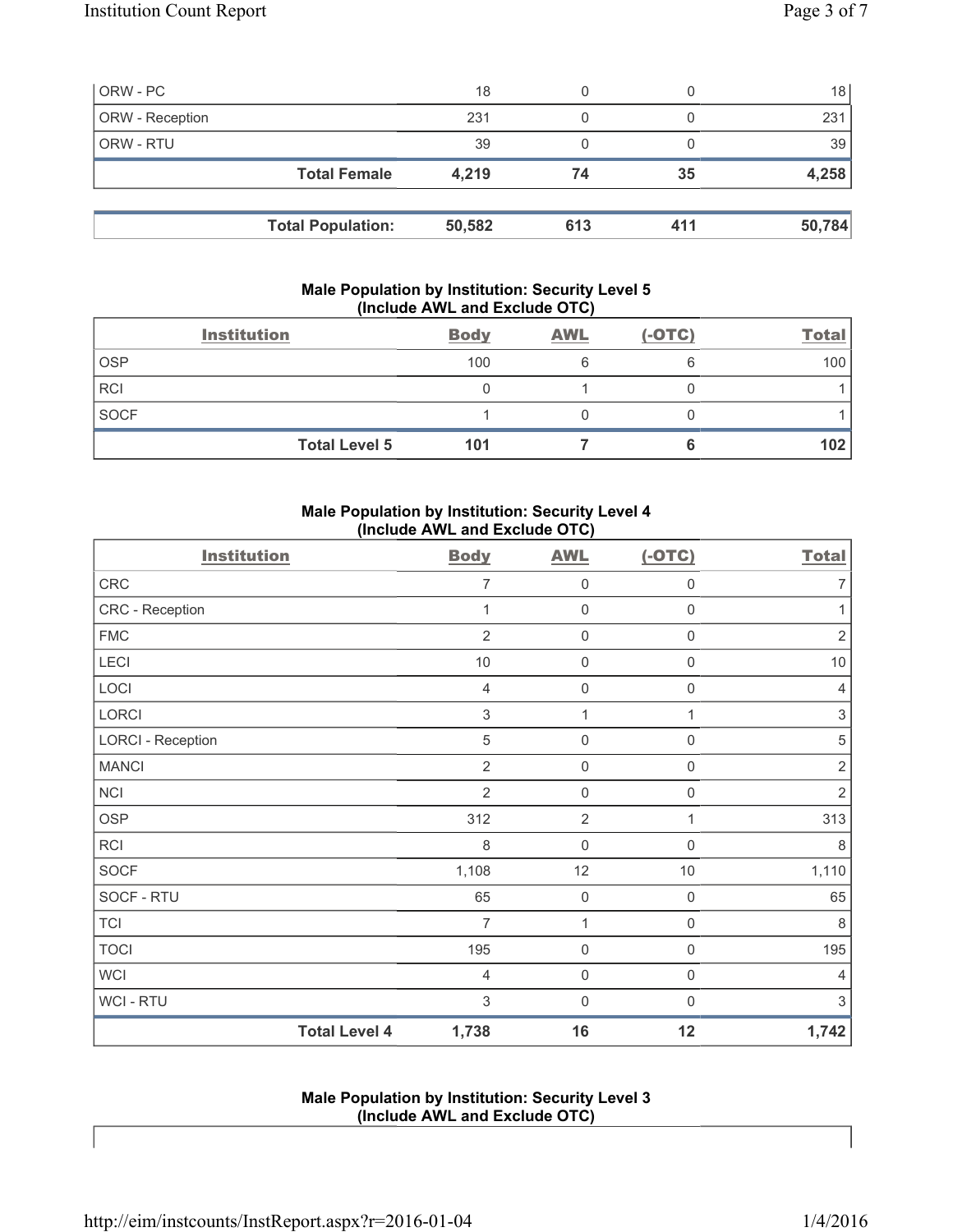| <b>Institution</b>                | <b>Body</b>               | <b>AWL</b>          | $(-OTC)$            | <b>Total</b>              |
|-----------------------------------|---------------------------|---------------------|---------------------|---------------------------|
| <b>ACI</b>                        | 14                        | $\mathsf{O}\xspace$ | $\mathsf{O}\xspace$ | 14                        |
| CCI                               | $\overline{2}$            | $\mathbf{1}$        | $\mathbf{1}$        | $\overline{2}$            |
| CRC                               | 109                       | $\boldsymbol{9}$    | $\overline{7}$      | 111                       |
| CRC - Cadre                       | 208                       | $\mathsf{O}\xspace$ | $\mathsf{O}\xspace$ | 208                       |
| CRC - Reception                   | 764                       | 16                  | 10                  | 770                       |
| CRC - RTU                         | 22                        | $\mathsf{O}\xspace$ | $\mathsf{O}\xspace$ | 22                        |
| CRC - Youth                       | $\sqrt{2}$                | $\mathbf 0$         | $\mathsf{O}\xspace$ | $\overline{2}$            |
| <b>FMC</b>                        | $\ensuremath{\mathsf{3}}$ | $\mathbf 0$         | $\mathsf{O}\xspace$ | $\ensuremath{\mathsf{3}}$ |
| FMC - Intensive Care - Male (CMC) | $\overline{7}$            | $\mathsf{O}\xspace$ | $\mathsf 0$         | $\boldsymbol{7}$          |
| GCI                               | $\overline{2}$            | $\mathbf 0$         | $\mathsf{O}\xspace$ | $\sqrt{2}$                |
| <b>LAECI</b>                      | 5                         | $\mathsf{O}\xspace$ | $\mathsf{O}\xspace$ | $\sqrt{5}$                |
| LECI                              | 2,250                     | 23                  | 20                  | 2,253                     |
| LOCI                              | $\overline{4}$            | $\mathbf 0$         | $\mathsf{O}\xspace$ | $\overline{4}$            |
| LORCI                             | 67                        | 19                  | 18                  | 68                        |
| LORCI - Cadre                     | 104                       | $\mathbf 0$         | $\mathsf{O}\xspace$ | 104                       |
| <b>LORCI - Reception</b>          | 776                       | $\mathbf 2$         | $\mathbf{1}$        | 777                       |
| <b>MACI</b>                       | $\overline{2}$            | $\mathsf{O}\xspace$ | $\mathsf{O}\xspace$ | $\overline{2}$            |
| <b>MANCI</b>                      | 2,152                     | 21                  | 21                  | 2,152                     |
| MCI                               | $\sqrt{2}$                | $\mathbf 0$         | $\mathsf{O}\xspace$ | $\overline{2}$            |
| <b>NCCI</b>                       | $\overline{7}$            | $\mathbf 0$         | $\mathsf 0$         | $\overline{7}$            |
| <b>NCI</b>                        | $\mathbf 1$               | $\mathsf{O}\xspace$ | $\mathsf 0$         | 1                         |
| PCI                               | 45                        | $\overline{2}$      | $\mathbf 0$         | 47                        |
| <b>RCI</b>                        | 1,881                     | 18                  | 14                  | 1,885                     |
| <b>RICI</b>                       | $\sqrt{2}$                | $\mathbf 0$         | $\mathsf{O}\xspace$ | $\sqrt{2}$                |
| SCI                               | 5                         | $\mathsf{O}\xspace$ | $\mathbf 0$         | $\,$ 5 $\,$               |
| <b>SOCF</b>                       | 9                         | $\mathbf{1}$        | $\mathbf{1}$        | $\boldsymbol{9}$          |
| <b>TCI</b>                        | 1,026                     | $\,6\,$             | $\overline{4}$      | 1,028                     |
| TCI - Camp                        | $\mathbf{1}$              | $\mathsf{O}\xspace$ | $\mathsf{O}\xspace$ | $\mathbf{1}$              |
| <b>TOCI</b>                       | 737                       | $\sqrt{2}$          | $\mathbf{1}$        | 738                       |
| <b>TOCI - PC</b>                  | 96                        | $\mathsf{O}\xspace$ | $\mathsf{O}\xspace$ | 96                        |
| <b>WCI</b>                        | 1,274                     | 12                  | $\,8\,$             | 1,278                     |
| <b>WCI-RTU</b>                    | 92                        | $\mathsf{O}\xspace$ | $\mathsf 0$         | 92                        |
| <b>Total Level 3</b>              | 11,671                    | 132                 | 106                 | 11,697                    |

## **Male Population by Institution: Security Level 2 (Include AWL and Exclude OTC)**

| <b>Institution</b> | <b>Body</b> | <b>AWL</b> | $(-OTC)$ | <b>Total</b> |
|--------------------|-------------|------------|----------|--------------|
| <b>ACI</b>         | 615         |            | ◟        | 617          |
| ACI-PC             | 66          |            |          | 66           |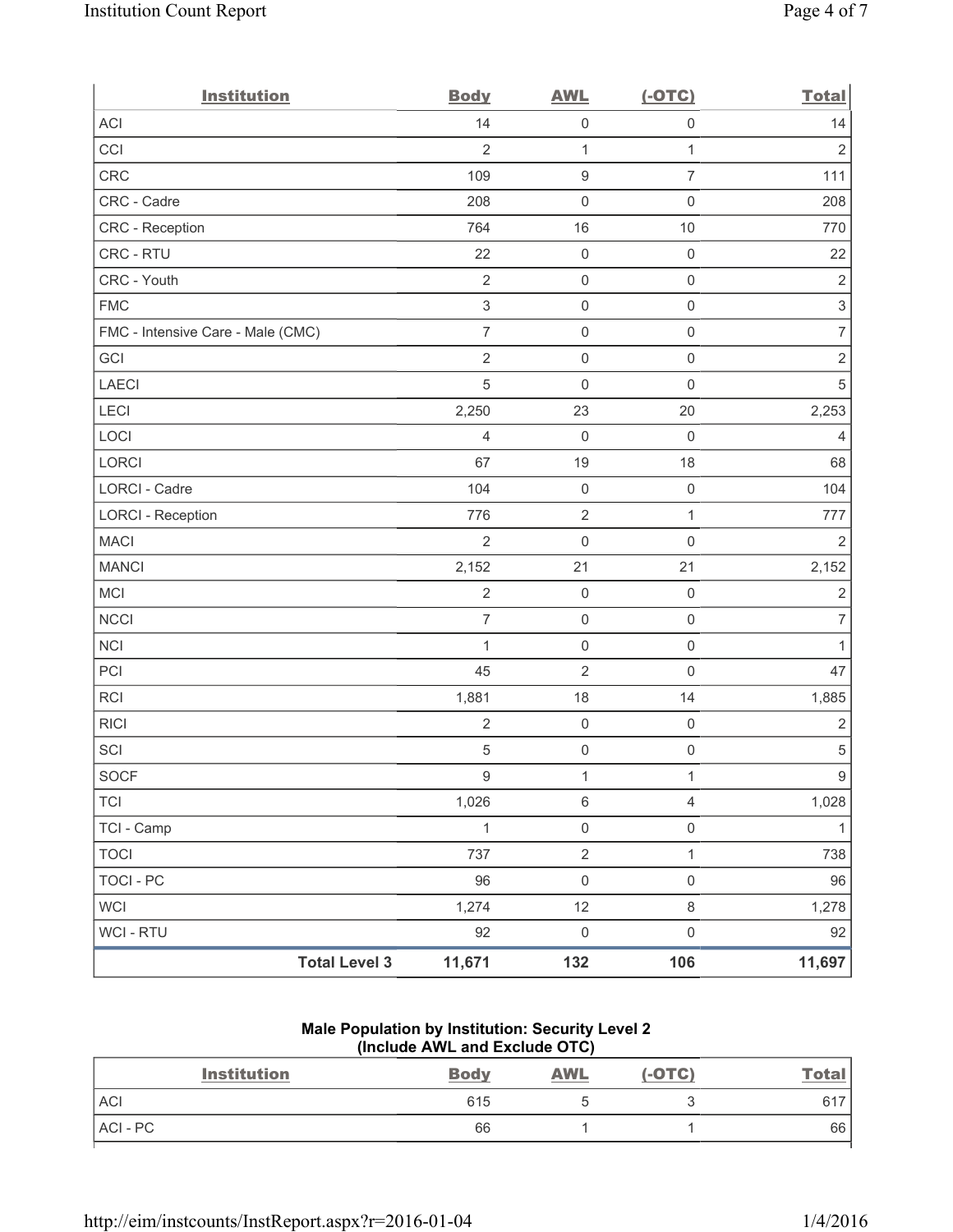| <b>ACI - RTU</b>                  | 68             | $\mathsf{O}\xspace$ | $\mathsf 0$               | 68             |
|-----------------------------------|----------------|---------------------|---------------------------|----------------|
| <b>BECI</b>                       | 1,481          | 17                  | $\boldsymbol{9}$          | 1,489          |
| CCI                               | 1,778          | 16                  | 14                        | 1,780          |
| CRC                               | 94             | $\overline{4}$      | $\ensuremath{\mathsf{3}}$ | 95             |
| CRC - Cadre                       | 59             | $\mathsf{O}\xspace$ | $\mathsf 0$               | 59             |
| <b>CRC</b> - Reception            | 212            | $\overline{7}$      | $\overline{7}$            | 212            |
| CRC - RTU                         | 23             | $\mathbf 0$         | $\mathsf 0$               | 23             |
| CRC - Youth                       | $\overline{2}$ | $\mathsf{O}\xspace$ | $\mathsf 0$               | $\overline{2}$ |
| <b>FMC</b>                        | $\overline{7}$ | $\mathsf{O}\xspace$ | $\mathsf 0$               | $\overline{7}$ |
| FMC - Intensive Care - Male (CMC) | 17             | $\mathbf{1}$        | $\mathsf 0$               | 18             |
| GCI                               | 802            | $\,8\,$             | $\,6\,$                   | 804            |
| GCI - Camp                        | $\mathbf{1}$   | $\mathsf{O}\xspace$ | $\mathsf 0$               | 1              |
| <b>GCI - RTU</b>                  | $\mathbf{1}$   | $\mathsf{O}\xspace$ | $\mathsf 0$               | 1              |
| LAECI                             | 1,087          | 12                  | $10$                      | 1,089          |
| LECI                              | 49             | $\mathsf{O}\xspace$ | $\mathsf 0$               | 49             |
| LOCI                              | 1,167          | 13                  | 12                        | 1,168          |
| LORCI                             | 88             | 18                  | 17                        | 89             |
| <b>LORCI - Cadre</b>              | 40             | $\mathsf{O}\xspace$ | $\mathsf 0$               | 40             |
| <b>LORCI - Reception</b>          | 255            | $\mathbf{1}$        | $\mathbf{1}$              | 255            |
| <b>MACI</b>                       | 1,013          | 6                   | $\sqrt{5}$                | 1,014          |
| <b>MANCI</b>                      | $\sqrt{3}$     | $\mathbf 1$         | 1                         | 3              |
| MCI                               | 1,703          | 19                  | 17                        | 1,705          |
| MCI - Camp                        | $\mathbf{1}$   | $\mathbf 0$         | $\mathsf 0$               | $\mathbf{1}$   |
| <b>NCCI</b>                       | 1,517          | 13                  | 11                        | 1,519          |
| NCCI - Camp                       | 11             | $\mathbf 0$         | $\mathsf 0$               | 11             |
| <b>NCI</b>                        | 1,680          | 14                  | 12                        | 1,682          |
| PCI                               | 716            | 20                  | $\mathsf 3$               | 733            |
| <b>RCI</b>                        | 205            | $\sqrt{2}$          | $\mathbf{1}$              | 206            |
| <b>RICI</b>                       | 1,524          | $30\,$              | 21                        | 1,533          |
| SCI                               | 913            | $17\,$              | 12                        | 918            |
| <b>TCI</b>                        | 20             | $\mathsf 0$         | $\mathsf 0$               | 20             |
| <b>TOCI</b>                       | $\mathsf 3$    | $\mathsf{O}\xspace$ | $\mathsf{O}\xspace$       | $\mathfrak{S}$ |
| <b>WCI</b>                        | 30             | $\mathsf 0$         | $\mathsf{O}\xspace$       | 30             |
| <b>WCI - RTU</b>                  | $\mathbf{1}$   | $\mathsf{O}\xspace$ | $\mathsf 0$               | $\mathbf{1}$   |
| <b>Total Level 2</b>              | 17,252         | 225                 | 166                       | 17,311         |

#### **Male Population by Institution: Security Level 1 (Include AWL and Exclude OTC)**

| <b>Institution</b> | <b>Body</b> | <u>AWL</u> | OTC)     | <b>Total</b> |
|--------------------|-------------|------------|----------|--------------|
| <b>ACI</b>         | 685         |            | <u>_</u> | 687          |
|                    |             |            |          |              |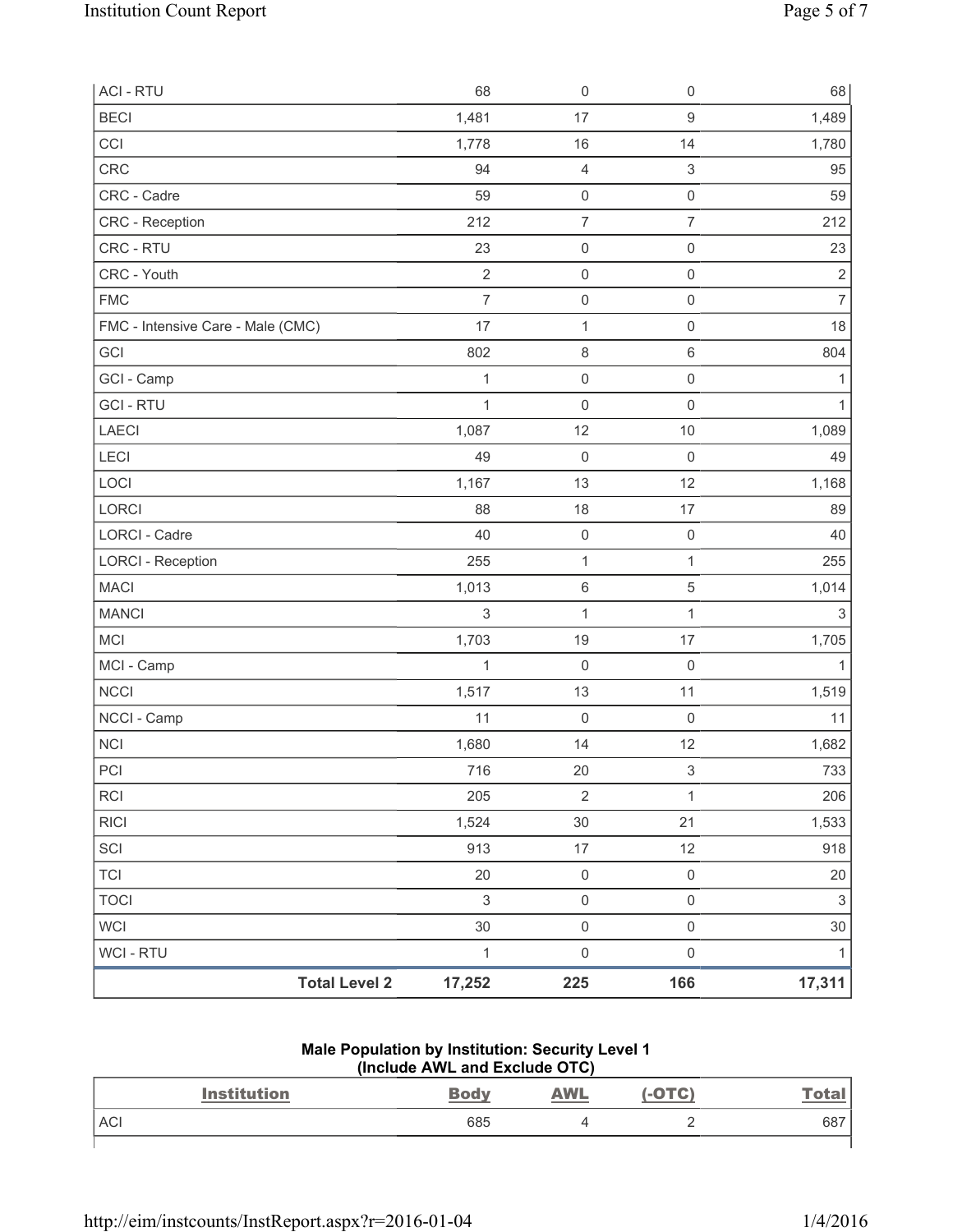| ACI - PC                          | $\mathbf{1}$     | $\mathsf{O}\xspace$       | $\mathsf 0$               | $\mathbf{1}$     |
|-----------------------------------|------------------|---------------------------|---------------------------|------------------|
| <b>ACI - RTU</b>                  | 45               | 0                         | $\mathsf{O}\xspace$       | 45               |
| <b>BECI</b>                       | 734              | 11                        | $\ensuremath{\mathsf{3}}$ | 742              |
| <b>BECI</b> - Camp                | 476              | $\mathsf{O}\xspace$       | $\mathsf 0$               | 476              |
| CCI                               | 830              | $\mathsf 3$               | $\overline{2}$            | 831              |
| CRC                               | 53               | $\mathbf 2$               | $\sqrt{2}$                | 53               |
| CRC - Cadre                       | 8                | $\mathsf 0$               | $\mathsf 0$               | $\,8\,$          |
| CRC - Reception                   | 78               | $\mathbf{1}$              | $\mathbf{1}$              | 78               |
| CRC - RTU                         | $\overline{2}$   | $\mathsf 0$               | $\mathsf 0$               | $\overline{2}$   |
| <b>FMC</b>                        | 463              | $\ensuremath{\mathsf{3}}$ | $\mathbf{1}$              | 465              |
| FMC - Intensive Care - Male (CMC) | 22               | 0                         | $\mathsf 0$               | 22               |
| GCI                               | 431              | 16                        | $\boldsymbol{9}$          | 438              |
| GCI - Camp                        | 763              | $\mathsf{O}\xspace$       | $\mathsf{O}\xspace$       | 763              |
| <b>GCI-RTU</b>                    | $\mathbf{1}$     | $\mathsf 0$               | $\mathsf 0$               | $\mathbf{1}$     |
| <b>LAECI</b>                      | 668              | $\boldsymbol{9}$          | $\hbox{9}$                | 668              |
| LECI                              | $9\,$            | $\mathbf{1}$              | $\mathsf 0$               | 10               |
| LECI - Camp                       | 191              | $\mathsf 0$               | $\mathsf{O}\xspace$       | 191              |
| LOCI                              | 1,124            | $\overline{7}$            | $\overline{2}$            | 1,129            |
| LORCI                             | 33               | $\,$ 5 $\,$               | 5                         | 33               |
| <b>LORCI - Cadre</b>              | $\overline{2}$   | $\mathsf 0$               | $\mathsf 0$               | $\overline{2}$   |
| <b>LORCI - Reception</b>          | 107              | 0                         | $\mathsf 0$               | 107              |
| MACI - Minimum                    | 1,471            | 10                        | $\boldsymbol{9}$          | 1,472            |
| <b>MANCI</b>                      | 12               | 4                         | $\mathbf 2$               | 14               |
| MANCI - Camp                      | 392              | $\sqrt{2}$                | $\mathbf 2$               | 392              |
| <b>MCI</b>                        | 496              | $\overline{7}$            | $\mathbf 2$               | 501              |
| MCI - Camp                        | 362              | $\sqrt{2}$                | $\mathbf{1}$              | 363              |
| <b>NCCI</b>                       | 790              | 10                        | $\overline{7}$            | 793              |
| NCCI - Camp                       | 375              | $\mathsf{O}\xspace$       | $\mathsf 0$               | 375              |
| <b>NCI</b>                        | 835              | 6                         | $\mathfrak{S}$            | 838              |
| <b>OSP</b>                        | $\boldsymbol{9}$ | $\mathsf{O}\xspace$       | $\mathsf{O}\xspace$       | $\boldsymbol{9}$ |
| PCI                               | 1,327            | 13                        | 5                         | 1,335            |
| <b>RICI</b>                       | 1,044            | 15                        | $\,6\,$                   | 1,053            |
| SCI                               | 1,132            | $18$                      | $10$                      | 1,140            |
| <b>TCI</b>                        | 45               | $\,6\,$                   | $\mathbf{1}$              | 50               |
| TCI - Camp                        | 439              | $\mathbf 1$               | $\mathsf{O}\xspace$       | 440              |
| <b>TOCI</b>                       | $10$             | $\mathsf{O}\xspace$       | $\mathsf 0$               | 10               |
| <b>Total Level 1</b>              | 15,465           | 156                       | 84                        | 15,537           |

# **High Offender ID's**